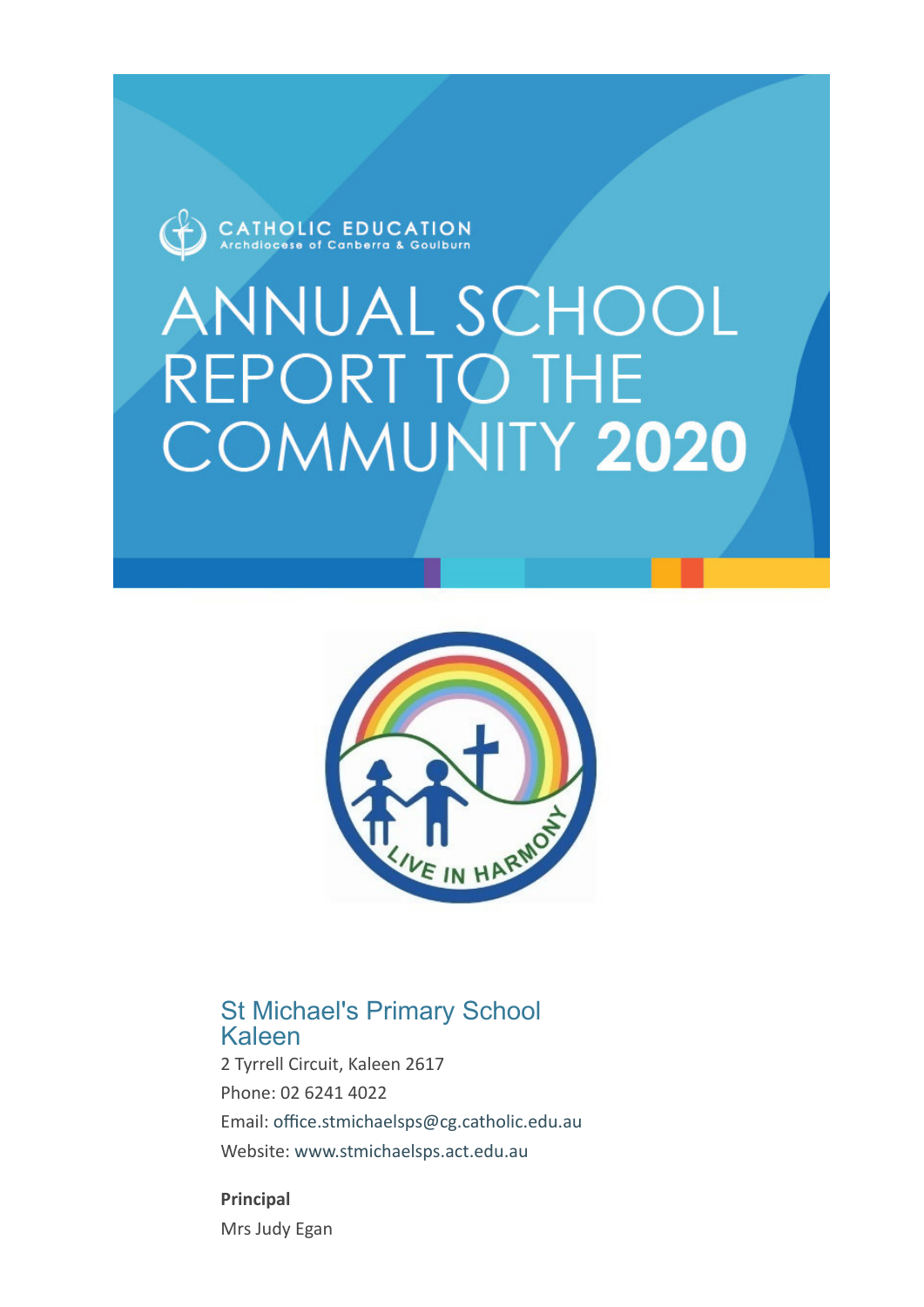#### Principal's Message

This year we have focused on 'Knowing and Growing as stewards of God's Creation'. Given the unforgettable year that we have all experienced, this theme really helped us focus on what is important, in order to see the desired growth in the students at St Michael's. One of the blessings of the COVID situation is that we have been able to clear some of the 'noise' from the school and focus on quality teaching and learning. The hard work and dedication of all the staff at our wonderful school has helped all students continue to flourish during this tricky period.

Our school's Reconciliation Action Plan (RAP) was finalised and is now a thriving part of the school and is a wonderful way to ensure that Indigenous Education within the school remains a focus and a part of the school's identity.

We have continued to develop staff and student's knowledge of ICT and dedicated funding to the updating of technology, in order to provide all members of our school with a range of opportunities and ways to access the curriculum. This year technology has played an even greater role in education with the remote learning period.

#### Parent Body Message

This year, like everything else, the Community Council has gone digital! Although many of the planned social events and fundraising were not able to occur, we still found creative ways to stay connected. We were able to run a digital trivia night, which included a team of parents delivering goods and prizes to many of St Michael's families. We also organised a special canteen day where we utilised the skills of our parent community to create a hot healthy meal day for students. We are looking forward to continuing to organise more social events in the future, helping to maintain the wonderful school community we have here at St Michael's. Fundraising has taken a back seat this year due to the pressures that this manic year has brought, but there has been a greater emphasis on well-being and connection. It has been wonderful to see how families are 'checking in with each other' and how the school has been able to support us all during this unpredictable time. We are truly thankful for the St Michael's staff and everyone in our fantastic school community.

#### Student Body Message

What a year 2020 was! It is certainly one that we will never forget. People will always remember where they were when the shops closed, the hand sanitiser was everywhere and we had to learn from home. Remote learning was certainly different but we are so thankful for the opportunities given to us by our teachers. We had individual learning times via video calls, where we were able to read, get Mathematics tips and work through assessment pieces. I must say I think I worked harder at home than I do at school. It was so great to see all my friends again during Term 2 and we got right back into learning. Although many whole school events were cancelled, we were able to embrace the wonderful technology the school has access to in order to go on many digital excursions and other experiences. Everyone has embraced the changes and we now have a very new outlook on life and a greater appreciation for the gifts in our lives. Our learning has taken a few different forms, but we have continued to be pushed and challenged by our awesome teachers.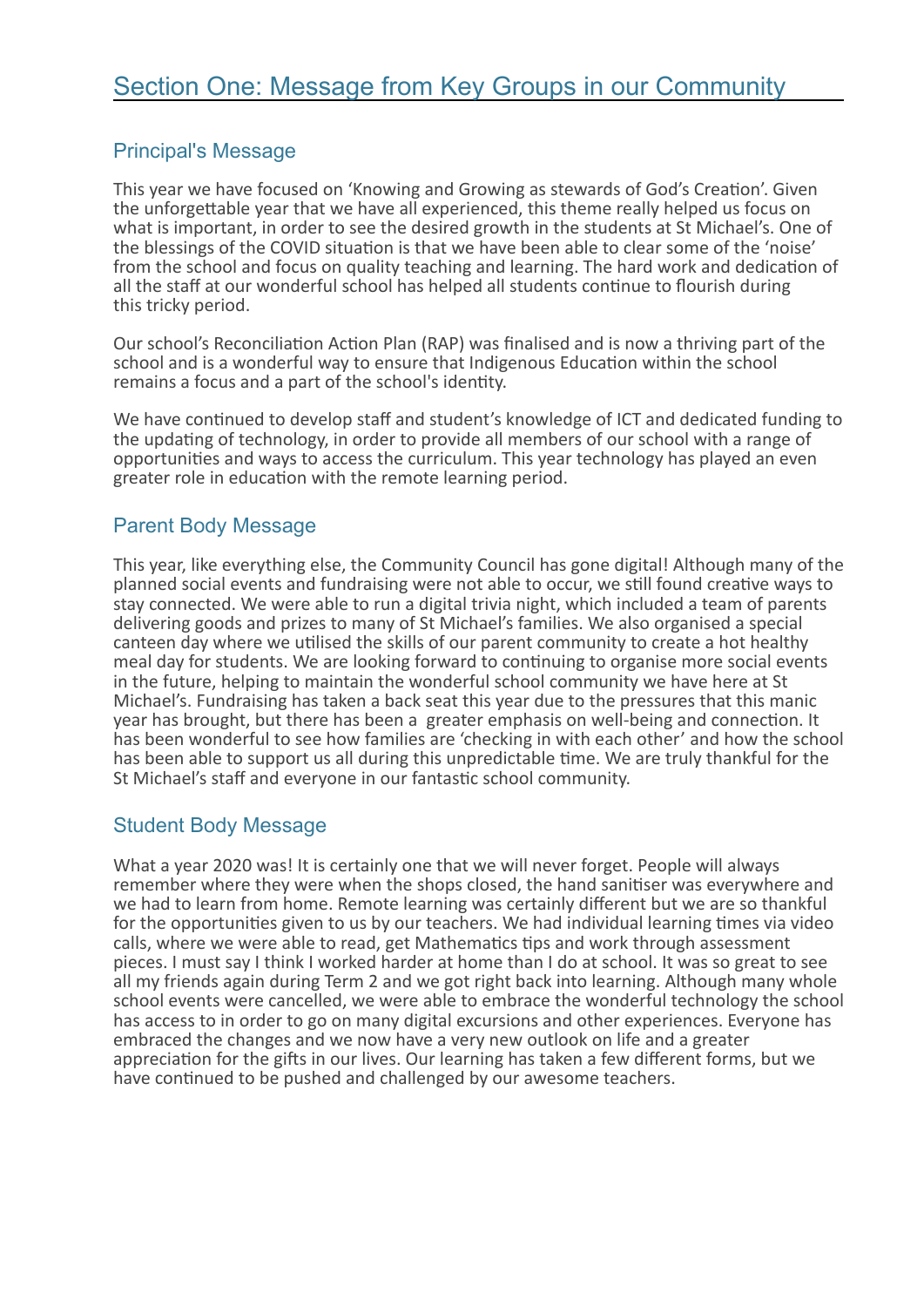St Michael's Primary School is a Catholic systemic Co-educational School located in Kaleen.

At St Michael's our vision is to foster hearts of compassion, kindness and forgiveness inspired by the life and teachings of Jesus. We strive to live in harmony with each other and provide an education that challenges students to grow to their full potential. Our school wide positive approach to behaviour ensures that we operate from a model of positive growth and respect for the dignity and the learning of all. We value safe and supportive learning environments that cater for the needs of all including 'calming spaces' and the use of flexible furniture options to meet the needs of various learners. Staff have been trained in the 'Berry Street Educational Model' which focuses on the mental health and wellbeing of all.

In 2020 we reached out to the parent, teacher and student bodies, in order to gain feedback on what learning should look like at St Michael's. This information was collected and analysed and from that the 'Keys for Learning' were created. These have become a toolkit for students and teachers to unlock learning and to see particular lessons through different lenses. We are very excited to use them well into the future as a fundamental part of learning at our school. We designed visuals to help all members of the school community to know and understand the significance of the 'Keys for Learning'. The introduction of the 'Keys for Learning' has ensured that we are focusing on teaching the skills our students need to be life-long learners.

Ongoing professional development for staff ensures we are providing quality and innovative educational experiences to not only support students in their learning but to challenge them in their thinking, problem-solving and questioning skills. Support structures are in place through our Classroom Support Team to ensure all individual needs are met. Support is focused during Literacy and Numeracy blocks with targeted intervention where needed. We are using the 'MathsBurst' Program to educate our students in Science, Technology, Engineering and Maths (STEM).

St Michael's is continuing to strengthen its 'Culture of Sustainability' with all students participating in Sustainability lessons in our greenhouse. Specialist subjects have been provided to all students each week, with all students enjoying opportunities in Visual Arts, Sustainability, Indonesian, Library and Wellbeing. Extra-curricular opportunities are provided to students throughout the year with Rostrum, Book Week, Chess, Drama and Our Fitness Funday. Each day students have opportunities to engage in clubs at recess and/or lunch times including STEM, Creative Arts, Drama, Dance, Knitting, Garden, Board Games and Drawing. These clubs are suggested by students and changed as the needs and interests of our student change.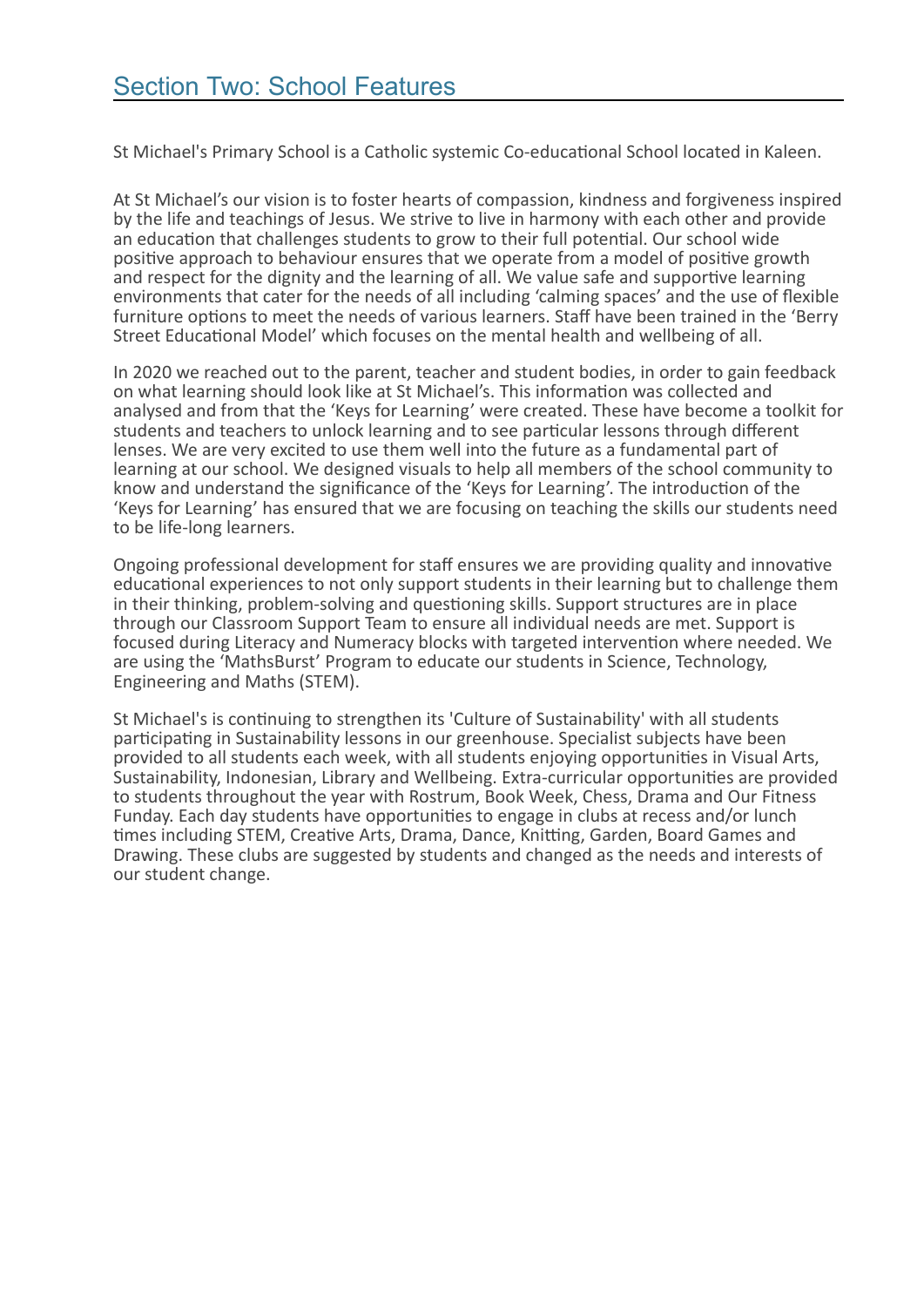Our school follows the Archdiocesan Religious Education Curriculum, *Treasures New and Old.*

#### Religious Life & Religious Education

Our theme in 2020 was *'Knowing and Growing as Stewards of God's Creation'* and it helped shape our direction for Whole School Prayer time over the year, as well as a focus for unpacking our values. In what has been an unprecedented and complex year, we have all had to grow as we faced a range of challenges that were very different from anything else that we have experienced before.

Our staff were given the opportunity to explore this theme in a staff retreat day early on in the year which was held in the Botanical Gardens. There was no better place to get a full appreciation of God's Creation and for the staff to gain some perspectives on who they are and what are the important and truly significant things in our lives. It certainly has been a year that has been all about taking stock, reflection and ensuring that we support each other during the tough times

As COVID changed the road-map for all major events in 2020, our liturgical calendar was no different, with many school masses and taking a very different form. Teachers have been able to embrace technology and deliver many of our Whole School Prayer Times and Liturgies as digital presentations that classes and parents were able to watch at different times. The technology has meant that we have been able to stay just as active in the living prayer life of school, and just modify the mode of delivery. A huge thank you must all to all for being so flexible and embracing the chance so easily.

Much of the School's Sacramental program was postponed to the end of the year, but this did create some very peaceful, beautiful and unique masses. The restrictions in numbers allowed in the Church meant that reconciliation and graduation were very intimate masses and all who were able to attend commented on the peace and tranquillity that was able to be created during these services. Some of the sacramental program has been pushed back to 2021, but the new simplified formats will continue to be used in order to keep hold of the strong and powerful traditions that have now been created.

It has been a wonderful year to slow down, recharge and reconnected and hopefully much of the positive learning can be taken in the future.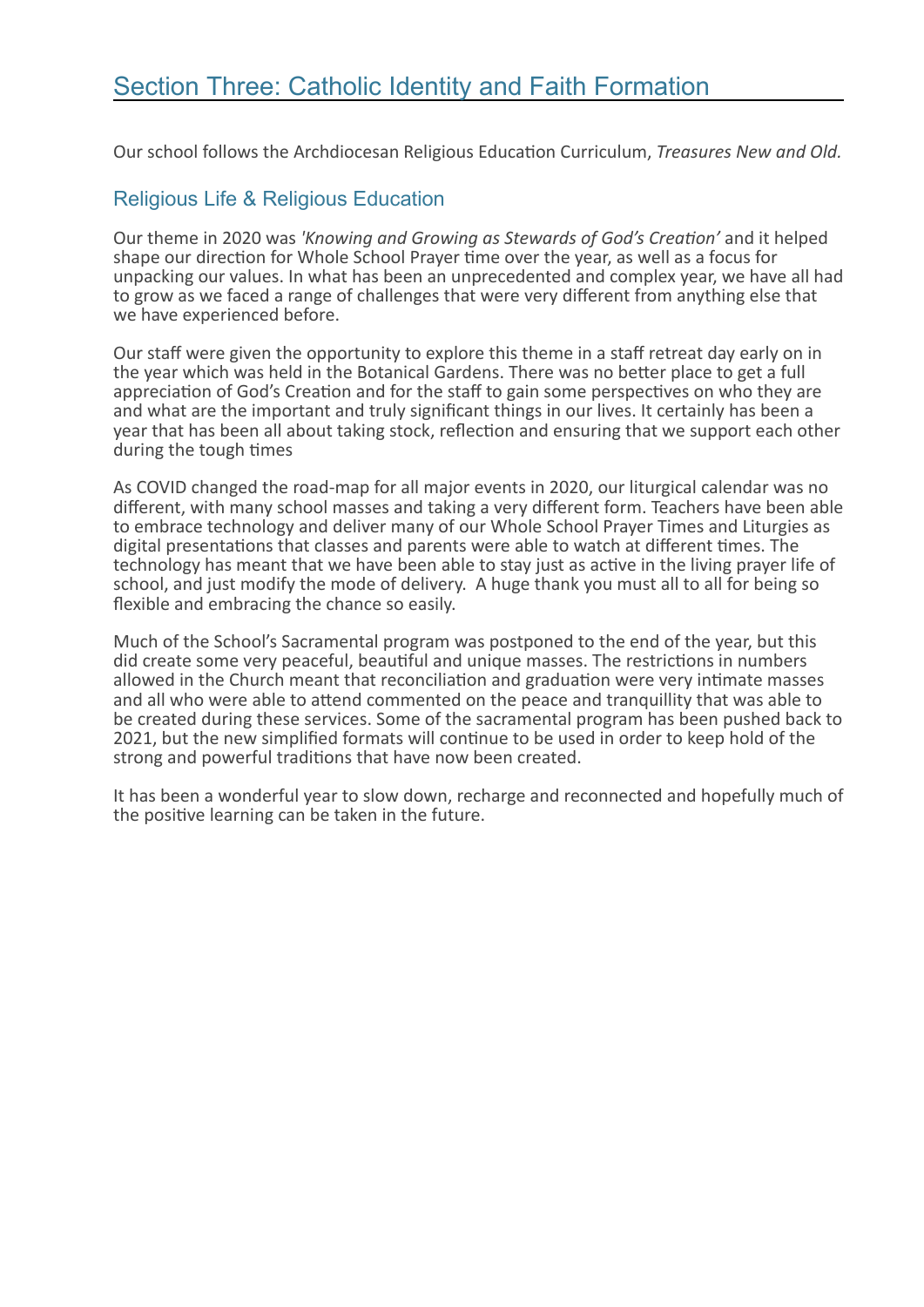#### Student Enrolment

The School caters for students in Kindergarten to Year 6. Students attending this School come from a variety of backgrounds and nationalities. The following information describes the student profile for 2020:

| <b>Girls</b> | <b>Boys</b> | LBOTE*       | <b>Total Students</b> |
|--------------|-------------|--------------|-----------------------|
| 93           | 104         | $\sim$<br>-- | 197                   |

\* Language Background Other than English

#### Enrolment Policy

The Archdiocese of Canberra and Goulburn has established an *Enrolment Policy for Catholic Schools.* [The Catholic Education Office monitors the implementation of this policy. The policy](https://cg.catholic.edu.au/parents/enrolment/act-school-enrolment/) has been developed in the context of government and system requirements.

Information about enrolling in a Catholic school in the Archdiocese of Canberra and Goulburn may be accessed at the [Catholic Education Office](https://cg.catholic.edu.au/) website.

#### Managing Student Non-attendance

Regular attendance at school is essential if students are to maximise their potential. The School, in partnership with parents, is responsible for promoting the regular attendance of students. While parents are legally responsible for the regular attendance of their children, School staff, as part of their duty of care, monitor part or whole day absences.

School staff, under the Principal's leadership, support the regular attendance of students by:

- providing a caring teaching and learning environment which fosters students' sense of wellbeing and belonging to the School community;
- maintaining accurate records of student attendance;
- recognising and rewarding excellent and improved student attendance;
- **I** implementing programs and practices to address attendance issues when they arise.

The Principal is responsible for supporting the regular attendance of students by ensuring that:

- parents and students are regularly informed of attendance requirements and the consequences of unsatisfactory attendance;
- all cases of unsatisfactory attendance and part or full day absences from school are investigated promptly and that appropriate intervention strategies are implemented;
- documented plans are developed to address the needs of students whose attendance is identified as being of concern;
- the Catholic Education Office designated School Services Officer is provided with regular information about students for whom chronic non-attendance is an issue and for whom School strategies have failed to restore regular attendance.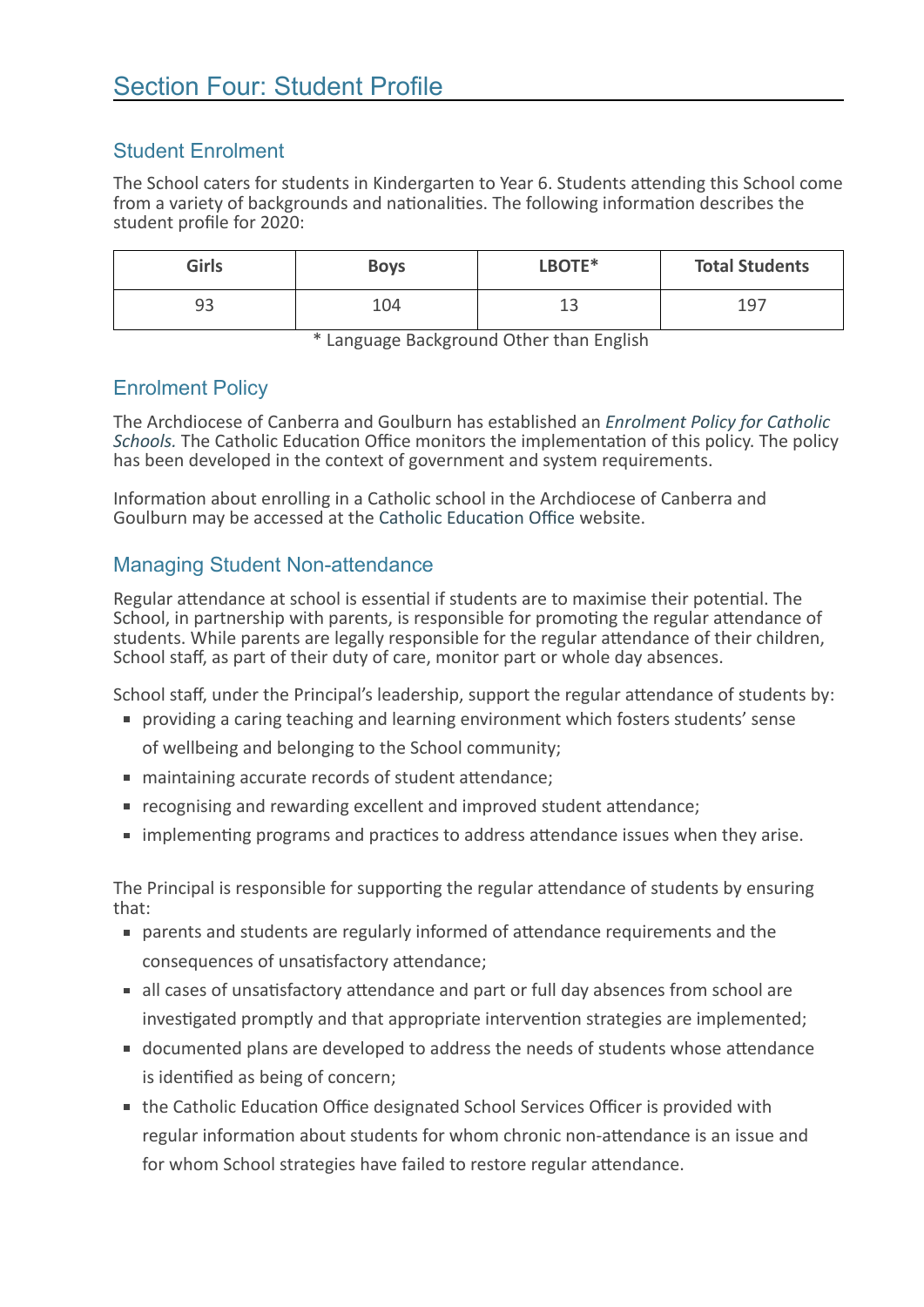## Section Five: Staffing Profile

| <b>Total Teaching Staff*</b> | <b>Total Non-Teaching Staff</b> | <b>Combined Total</b> |
|------------------------------|---------------------------------|-----------------------|
| 14                           |                                 |                       |

The following information describes the staffing profile for 2020:

\* This number includes 8 full-time teachers and 6 part-time teachers.

Percentage of staff who are Indigenous 0%

#### Professional Learning

In 2020 the staff participated in a Spirituality Day for Staff Faith Formation. All staff completed Senior First Aid Training. St Michael's staff joined with teachers from Holy Spirit, Nicholls to complete The Berry Street Education Model Training Curriculum and Classroom Strategies for supporting student wellbeing. St Michael's Staff also completed training in Management of Actual or Potential Aggression (MAPA) which gave us strategies for managing challenging student behaviours. Three staff commenced the Highly Accomplished/Lead certification Module 1

#### Teacher Qualifications

All teachers are qualified as required by the relevant authorities.

#### Teacher Accreditation

Levels of Teacher Accreditation are as stated below:

| <b>Graduate Level</b> | <b>Proficient Level</b> | <b>Lead/Highly Accomplished</b> |
|-----------------------|-------------------------|---------------------------------|
|                       |                         |                                 |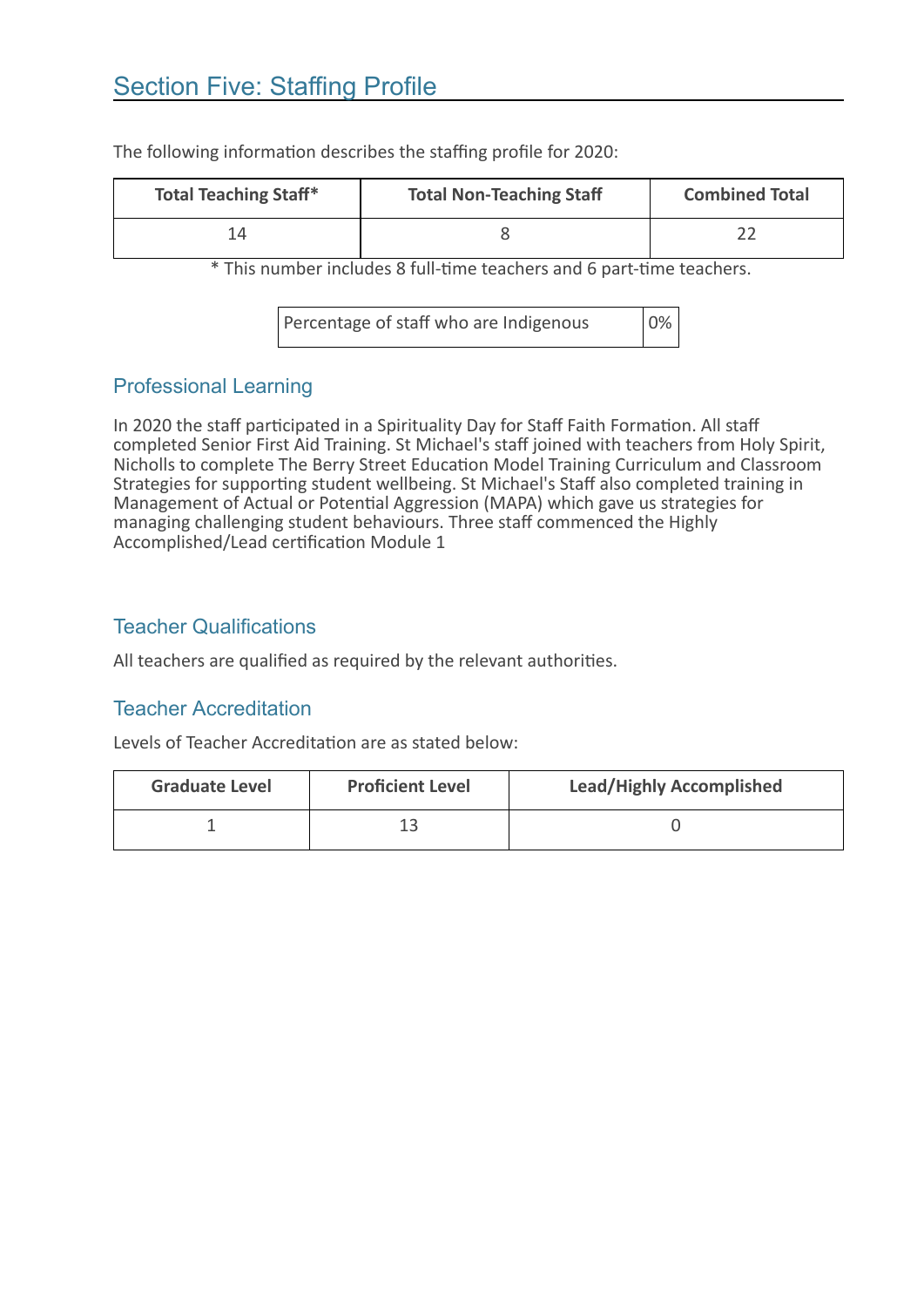The National Assessment Program – Literacy and Numeracy (NAPLAN) is an annual assessment for students in Years 3, 5, 7 and 9. As NAPLAN was not undertaken in 2020 due to the COVID-19 pandemic there is no NAPLAN data available for this report.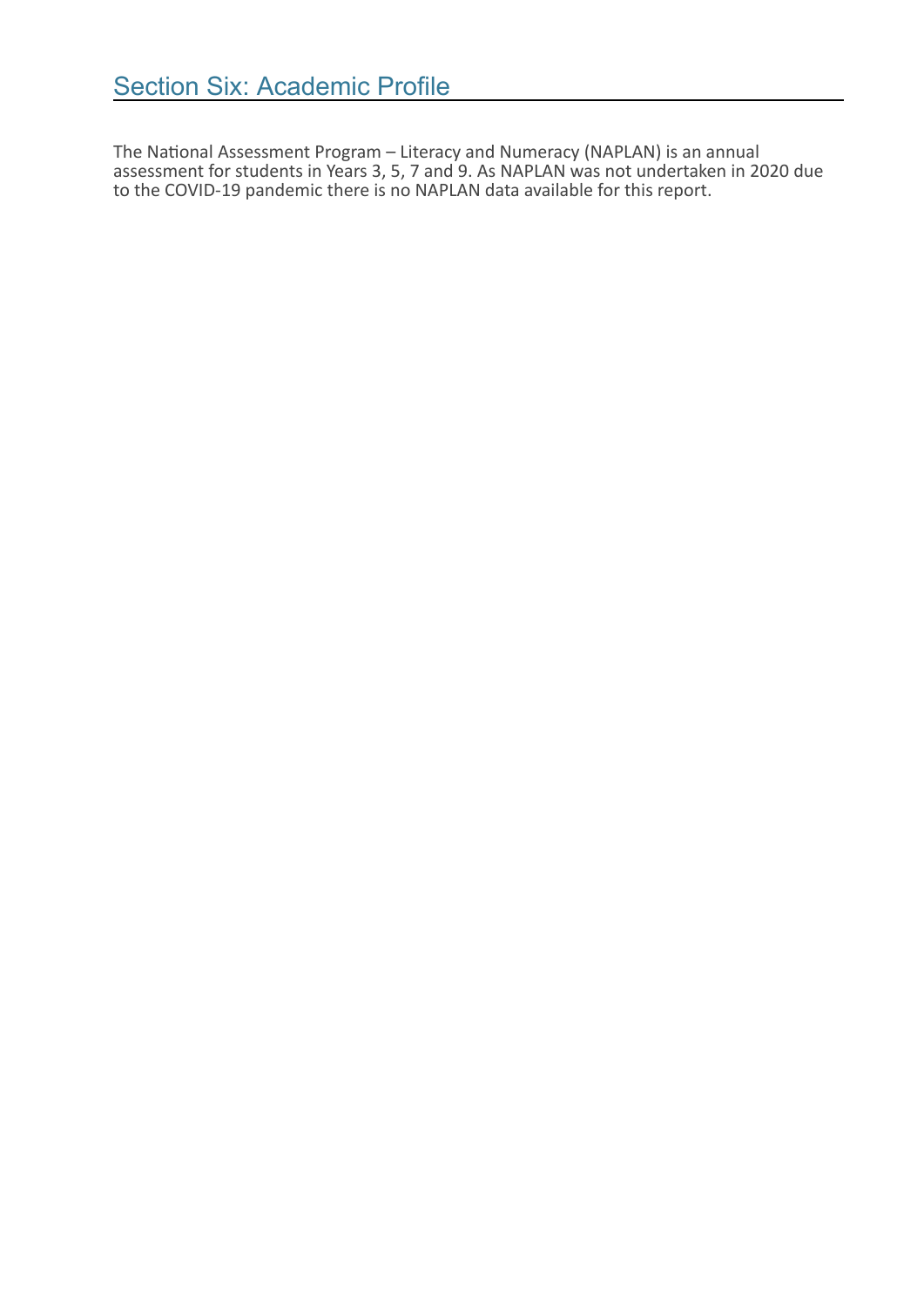Each year, the School develops an Annual Improvement Plan indicating the intended key improvements for student learning outcomes. The plan is drawn from the School's Strategic Plan and informed by the Internal School Review process*.* The School engages in an annual evidence-based evaluation of its effectiveness against these external standards in collaboration with the Regional Consultant.

#### Key Improvements Achieved in 2020

Key Improvements Achieved for 2020

- **Implementation of St Michael's 'Keys for Learning' across all stakeholders and** programming and planning to use the Big Concepts framework.
- All staff completing Berry Street Education Model training.
- All staff completing MAPA training.
- **Completion of Reconciliation Action Plan.**
- **Successful HALT Accreditation for teachers who proceed with this process.**
- **Increased LIFT meetings to analyse student data and determine the course of action.**
- Further development of parent engagement through parent workshops and action groups.
- Introduction of School Operation and Learning Systems (SOLS).
- All classes to implement success criteria and learning intentions.

#### Priority Key Improvements for 2021

Priority Key Improvements for 2021

- All staff to develop an understanding of Rosenshine's Principles of Instruction to implement High Impact Teaching Practices.
- To continue the updating of flexible furniture across the school, focusing in Year 3 and Year 4 space.
- To begin the implementation of the 'Let's Decode' phonics program in Kindergarten, Year 1 and Year 2.
- All staff to use explicit and direct instructions during numeracy lessons and to include the use of manipulatives.
- Continue with the HALT accreditation process for specific teachers.
- **IMPLEM** Implement the Parent Portal within compass as the main form of communication between home and school.
- Use data analysis from PAT including introducing PAT early years to assess the learning needs of students and understand the strategies for individual student improvement.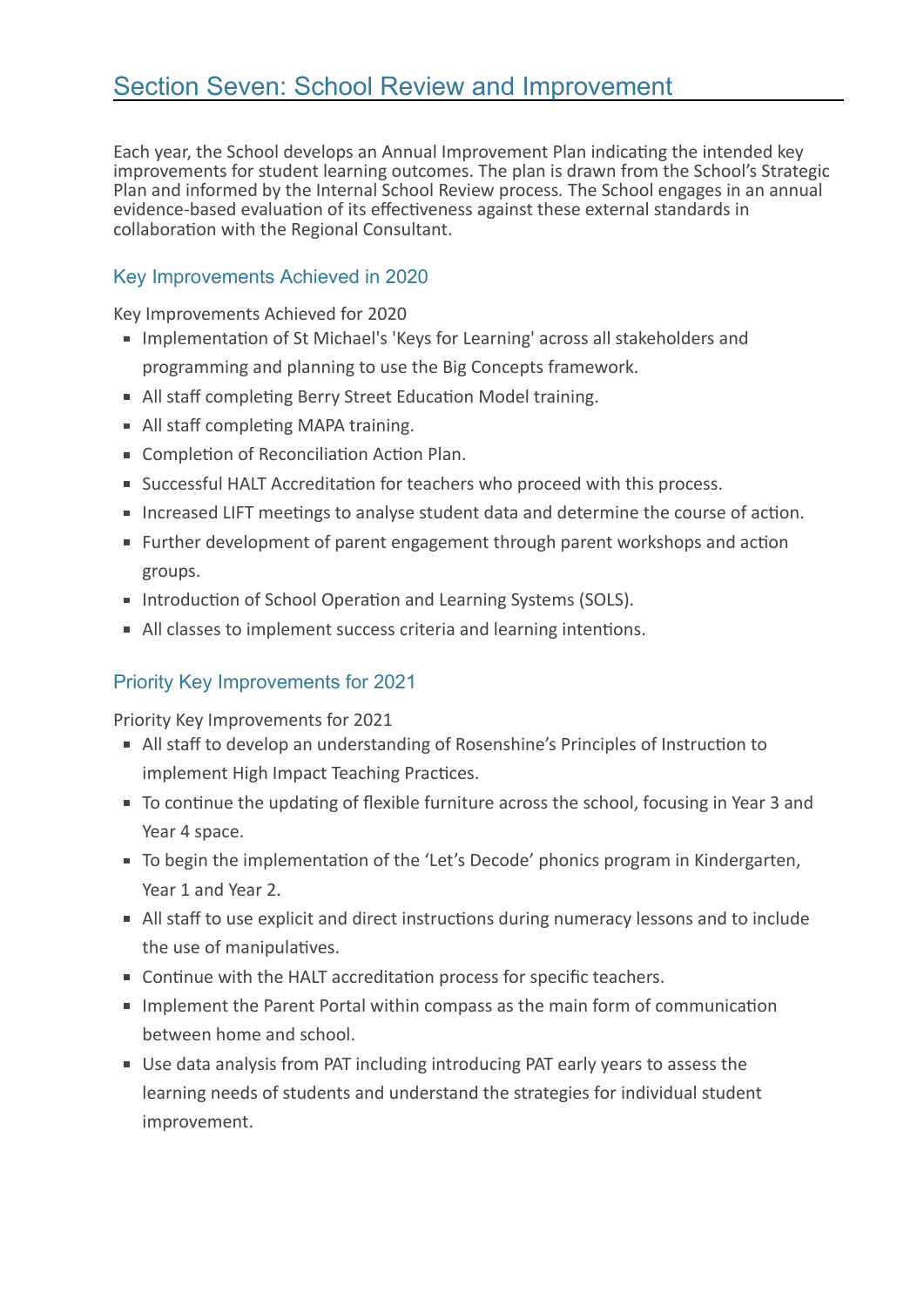#### Student Welfare and Behaviour Management

Our mission at St Michael's is to foster hearts of compassion, kindness and forgiveness inspired by the life and teachings of Jesus. Our Student Welfare, Pastoral Care, Behaviour Guidance and Anti-Bullying Policy follows the CE policies, Behaviour and Support Policy, Bullying and Harassment Policy and Safe and Supportive Schools Policy as listed on the CE Website. Our polices are child-centred and based on a preventative approach to student welfare that focuses on positive behaviour choices. Our mission statement promoting 'people of harmony' applies to all relationships in our school and respects the dignity of every individual. The School Wide Positive Behaviour Approach (SWPB) teaches and supports students to use the language of the 4 Bs, Being safe, Being respectful, Being Responsible and Being a Learner. We believe creating 'calming spaces' in classrooms and time for students to have 'brain breaks' is vital. Training in the the Berry Street Education Model (BSEM) has provided opportunity for staff to engage all students, particularly vulnerable students with age-appropriate, research based strategies for personal wellbeing.

St Michael's is a place of affirmation, acceptance and justice. We believe all students are entitled to receive an education that is free from bullying, harassment and humiliation. We encourage our students to be proactive, resilient and positive in all relationships. We model and promote a four-step approach to dealing with Bullying; Stay Calm, Respond Confidently,<br>Walk Away, Report. At the beginning of every year staff review what's working well in our School-wide Positive Behaviours approach (SWPB) and discuss how we can respond to any challenges.

Corporal Punishment is expressly prohibited at St Michael's. In addition, we do not sanction the administering of corporal punishment by non-school persons to enforce discipline at our school.

Student Welfare and Behaviour Management Policies were reviewed in March 2020.

The full text of the School's Student Welfare and Behaviour Management Policies may be accessed at https://www.stmichaelsps.act.edu.au/pastoral-care-wellbeing .

#### Complaints and Grievances Resolution Policy

Catholic Education Archdiocese of Canberra and Goulburn (CECG) has established a *[Complaints Policy](https://cg.catholic.edu.au/)* which is implemented by our school and all systemic schools in the Archdiocese. The rationale for the policy is that within the reality of school life it is recognised that from time to time misunderstandings and differences of opinion will occur, and that these need to be resolved satisfactorily. Addressing such matters within a framework of dignity, respect and truth can provide powerful opportunities to model the love of Christ in the reality of our contemporary world. CECG monitors the implementation of this policy.

The full text of the *[Complaints Policy](https://cg.catholic.edu.au/)* may be accessed on the Catholic Education website at [https://cg.catholic.edu.au](https://cg.catholic.edu.au/).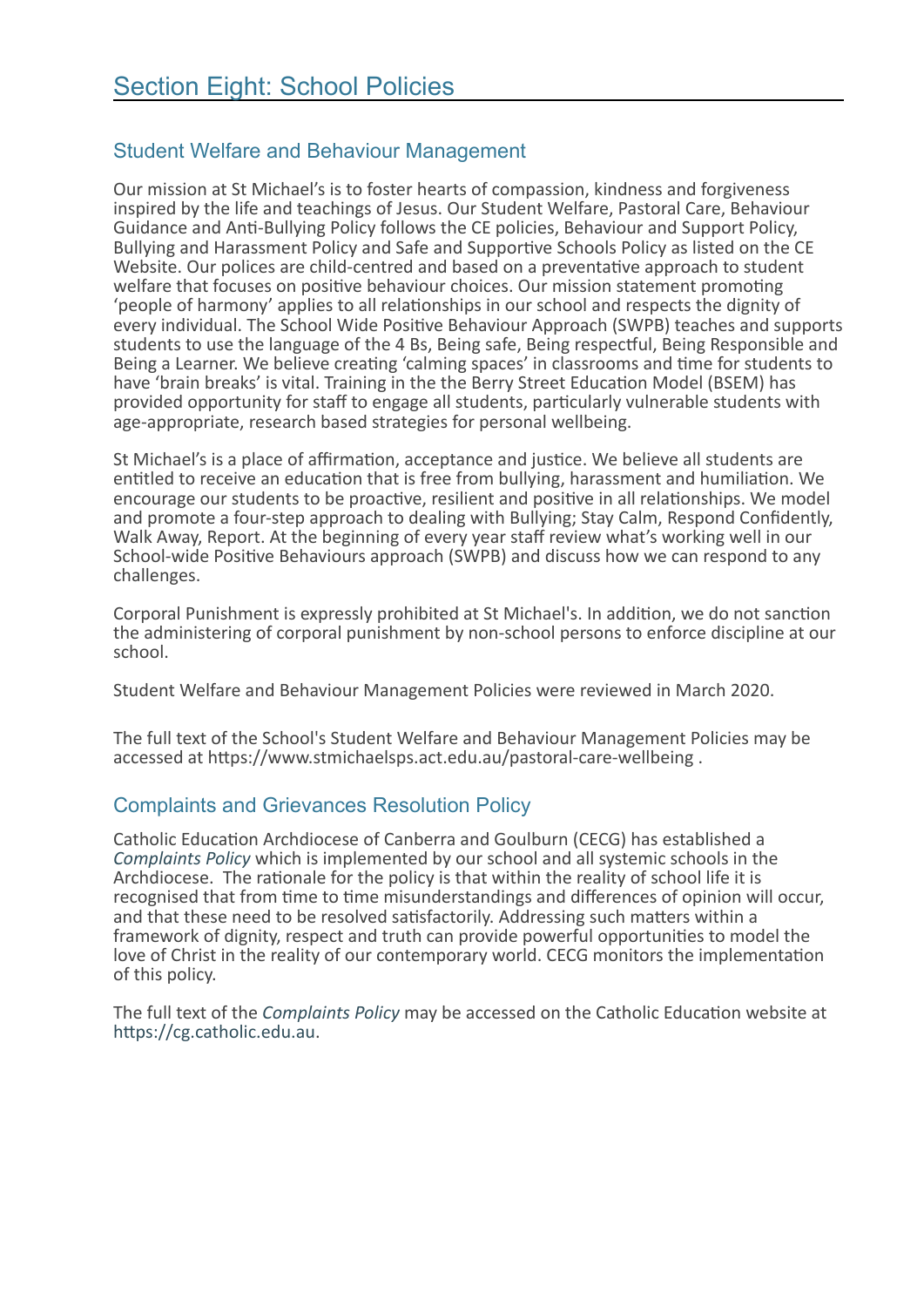The opinions and ideas of parents, students and teachers are valued and sought. Their suggestions are incorporated into planning for and achieving improved outcomes for students. This year, the School has used a variety of processes to gain information about the level of satisfaction with the School from parents, students and teachers.

#### Parent Satisfaction

In 2020 parents who completed the survey expressed overall satisfaction with school systems, communication, and curriculum delivery. It was really heartening to read that a high percentage of parents would recommend St Michael's school to others. Also of note was the increasing percentage of parents who responded to the question around teachers providing differentiation in learning tasks for students. Parents responded in agreement to the statement worded, "I feel my child is being challenged to improve". This is a deeply satisfying result to share as it reinforces our mission to be a place of harmony and challenge. We can report in all areas the parent responses were overwhelmingly green, indicating high satisfaction rates.

#### Student Satisfaction

In 2020 we were thrilled to read that our student satisfaction had improved in the statement "Our school takes students' opinions seriously". Previous surveys had indicated this was an area we needed to improve, and the results suggest we have achieved improved student opportunities to share concerns and voice ideas. Home learning was directly impacted by remote learning in 2020 and we continually look for feedback and ways to ensure this is a positive learning experience for students.

#### Teacher Satisfaction

Staff satisfaction in 2020 remains high in all areas. Of note during the stress of COVID was the high percentage of staff who responded overwhelmingly positively to the question; "School leaders at our school know me as a person and support my wellbeing." This is a crucial statement for us as it is part of our mission and vision to ensure we place wellbeing of all as a high priority. Staff continue to value the way the school celebrates student achievements and fosters positive partnerships with all the community.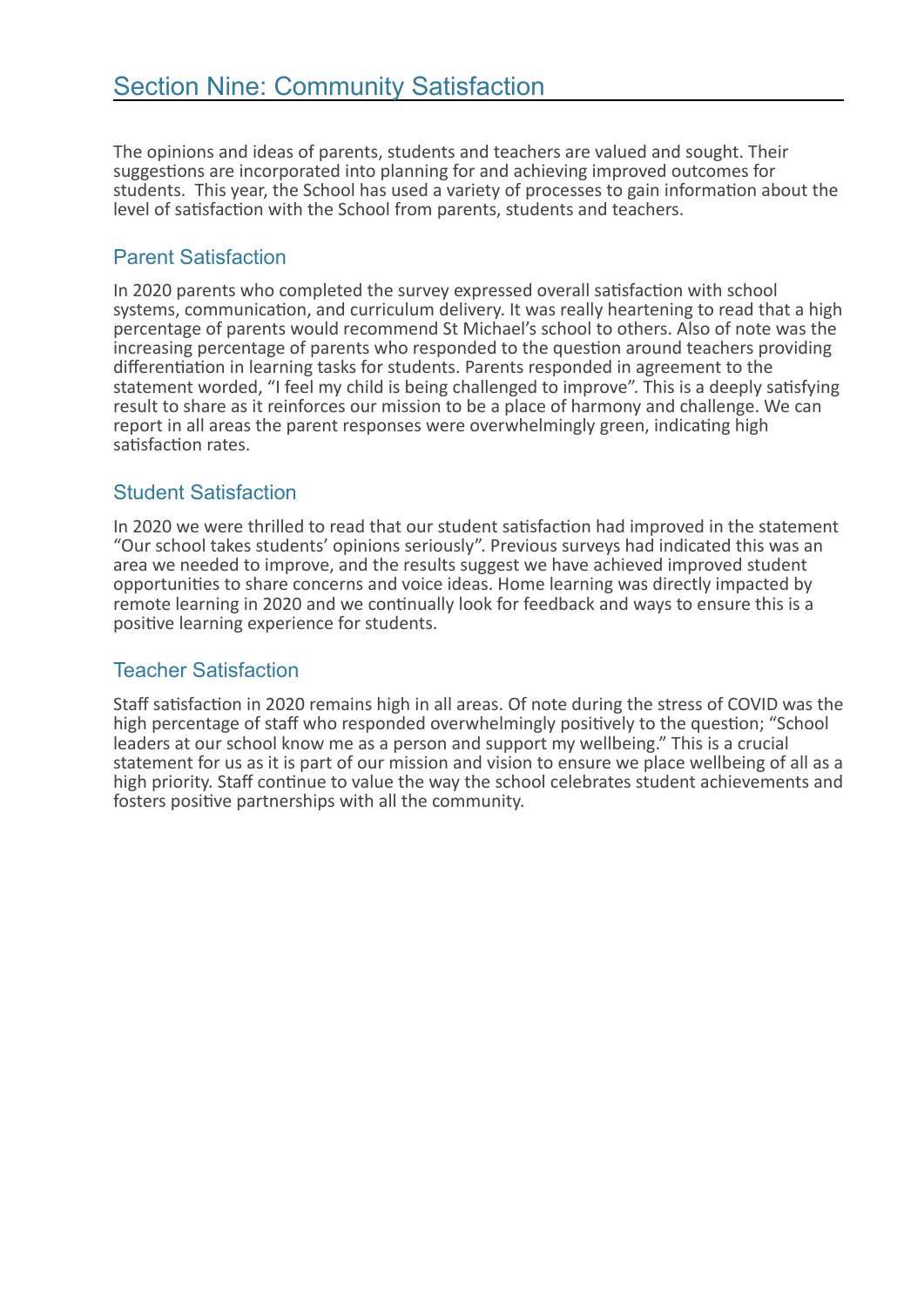## **Section Ten: Financial Statement**



- Commonwealth Recurrent Grants (65.2%)
- Government Capital Grants (0%)
- State Recurrent Grants (17.5%)
- Fees and Private Income (17.3%)
- Other Capital Income (0%)



- Capital Expenditure (1.2%)
- Salaries and Related Expenses (70.1%)
- Non-Salary Expenses (28.7%)

| <b>RECURRENT and CAPITAL INCOME</b>                        |             |  |
|------------------------------------------------------------|-------------|--|
| Commonwealth Recurrent<br>Grants <sup><math>1</math></sup> | \$2,318,163 |  |
| Government Capital Grants <sup>2</sup>                     | \$0         |  |
| State Recurrent Grants <sup>3</sup>                        | \$622,227   |  |
| Fees and Private Income 4                                  | \$615,313   |  |
| Other Capital Income <sup>5</sup>                          | \$0         |  |
| <b>Total Income</b>                                        | \$3,555,704 |  |

| <b>RECURRENT and CAPITAL EXPENDITURE</b>                      |             |  |
|---------------------------------------------------------------|-------------|--|
| Capital Expenditure <sup>6</sup>                              | \$36,881    |  |
| Salaries and Related Expenses   \$2,201,217<br>$\overline{7}$ |             |  |
| Non-Salary Expenses <sup>8</sup>                              | \$900,138   |  |
| <b>Total Expenditure</b>                                      | \$3,138,236 |  |